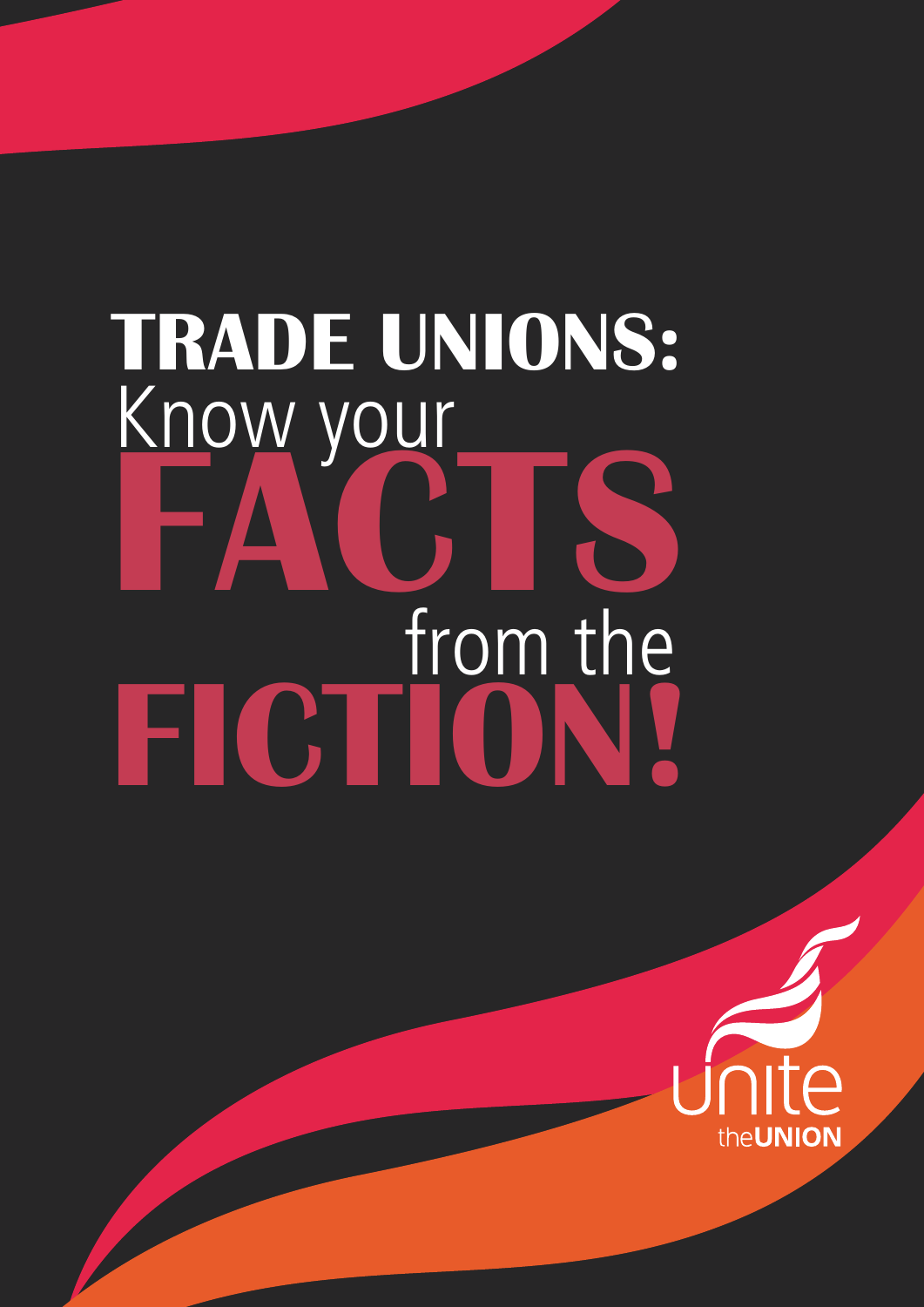#### **Fiction: Trade Unions aren't for people like me**

**FACT: Unless you win the lottery or have millions in the bank, the chances are you'll spend roughly a quarter of your life at work because that is the only – legal – way to earn money.**

> **Anyone that goes to work and who cares about their pay and conditions – holiday entitlement, pension and so on – equal rights, safety and training needs a trade union.**

**Young workers are most likely to be vulnerable to exploitation as some unscrupulous employers will assume that they are less likely to know their rights.**

**One in four young workers has experienced bullying and 53 per cent fear they can't support a family on their wages.**

#### **Fiction: Trade unions are only for people in particular types of work, working full time all year round**

**FACT: Around half of young workers work to pay for their education.**

> **Research shows that between 1996 and 2006 the number of full time students with a part-time job grew by more than 50 per cent, with this figure**

**set to only increase alongside the cost of higher education.**

**Union membership is more diverse than perhaps you would imagine and includes full time, part time, agency and seasonal workers.**

#### **Fiction: Trade Union membership wouldn't have any benefits for me**

**FACT: Time and time again it has been proven that workers in unionised workplaces get far better pay and terms and conditions than those that aren't in a union.**

> **As a member of a union you are entitled to free representation and legal advice should you ever need it.**

**This applies to both within and outside the workplace and can include help with employment matters, personal injury, wills, conveyancing and more.**

**Many unions also have agreements with third parties for additional benefits, such as cheaper insurance and discounts.**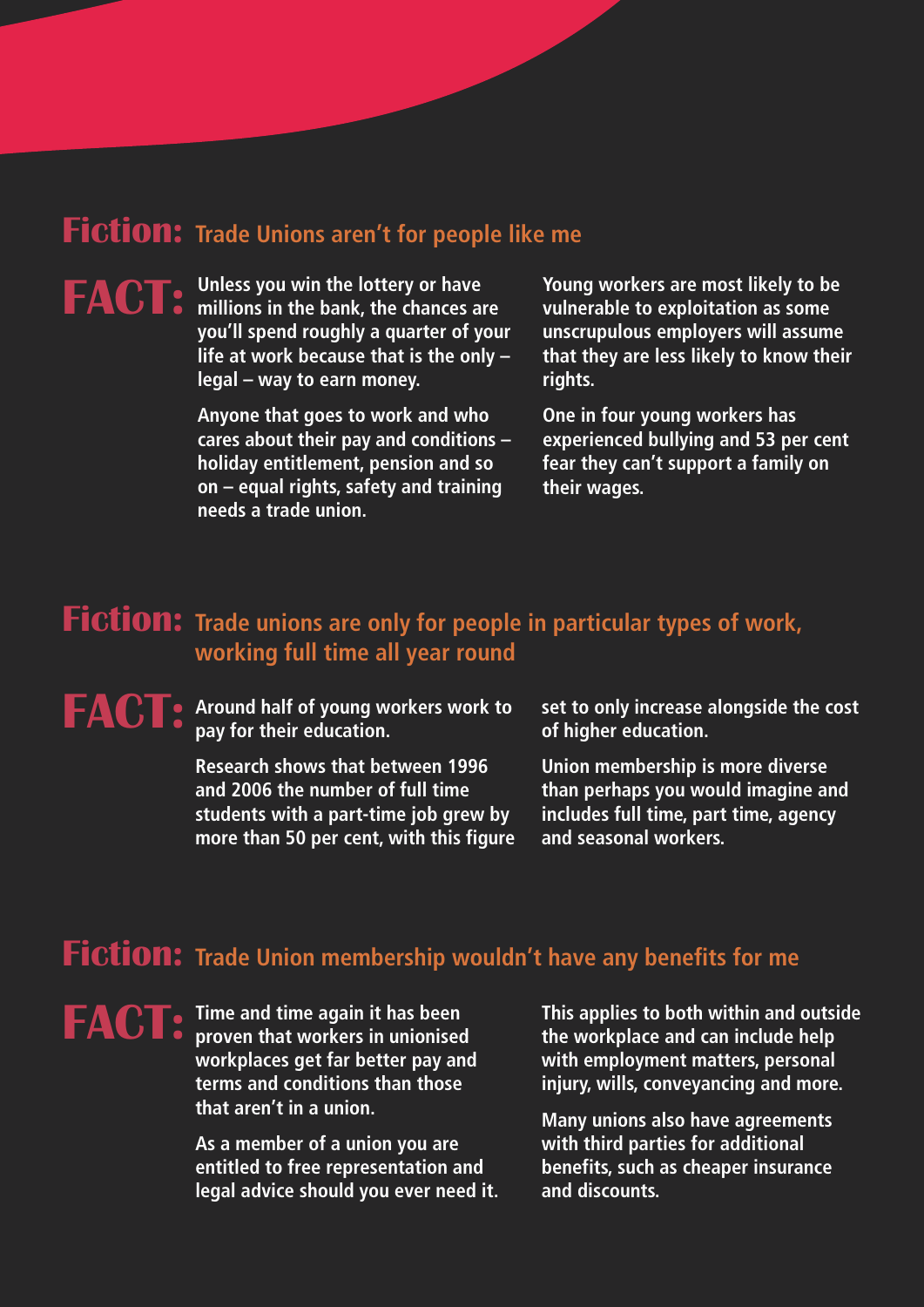#### **Fiction: Trade Unions are just about workplace disputes and strikes**

**FACT: Despite what the right wing media and politicians will have you believe, going on strike in the UK is very difficult and is always the last resort for workers and trade unions. But the right to withdraw labour is and should stay a human right. Going on strike remains rare here and is a tough call for those taking strike action, not least because you don't get paid when you're on strike.**

> **Whilst a trade union's primary role is to represent their members on employment issues, trade unions have a much bigger part to play in civil society. Trade unions offer educational, lifelong learning and training opportunities to their members, many of whom would have not had this chance had it not been for their union.**

> **Historically, trade unions have not only negotiated for and championed better workplace rights with employers but for a better deal for working**

**people in the wider world. Having battled to extend the right to vote, it was the unions that created a political party that working people could vote for – the Labour Party.**

**Just over 100 years ago unions came together to establish the Labour Party in order to give a political voice to the values and aspirations of trade union members.**

**Today that link remains strong with fifteen trade unions affiliated to the Labour Party. Labour's key achievements in government – the welfare state, the NHS, the minimum wage, the right to union recognition to name but a few – have made a real difference to the lives of union members and the Labour Party benefits from having a direct connection to working people through the trade unions.**